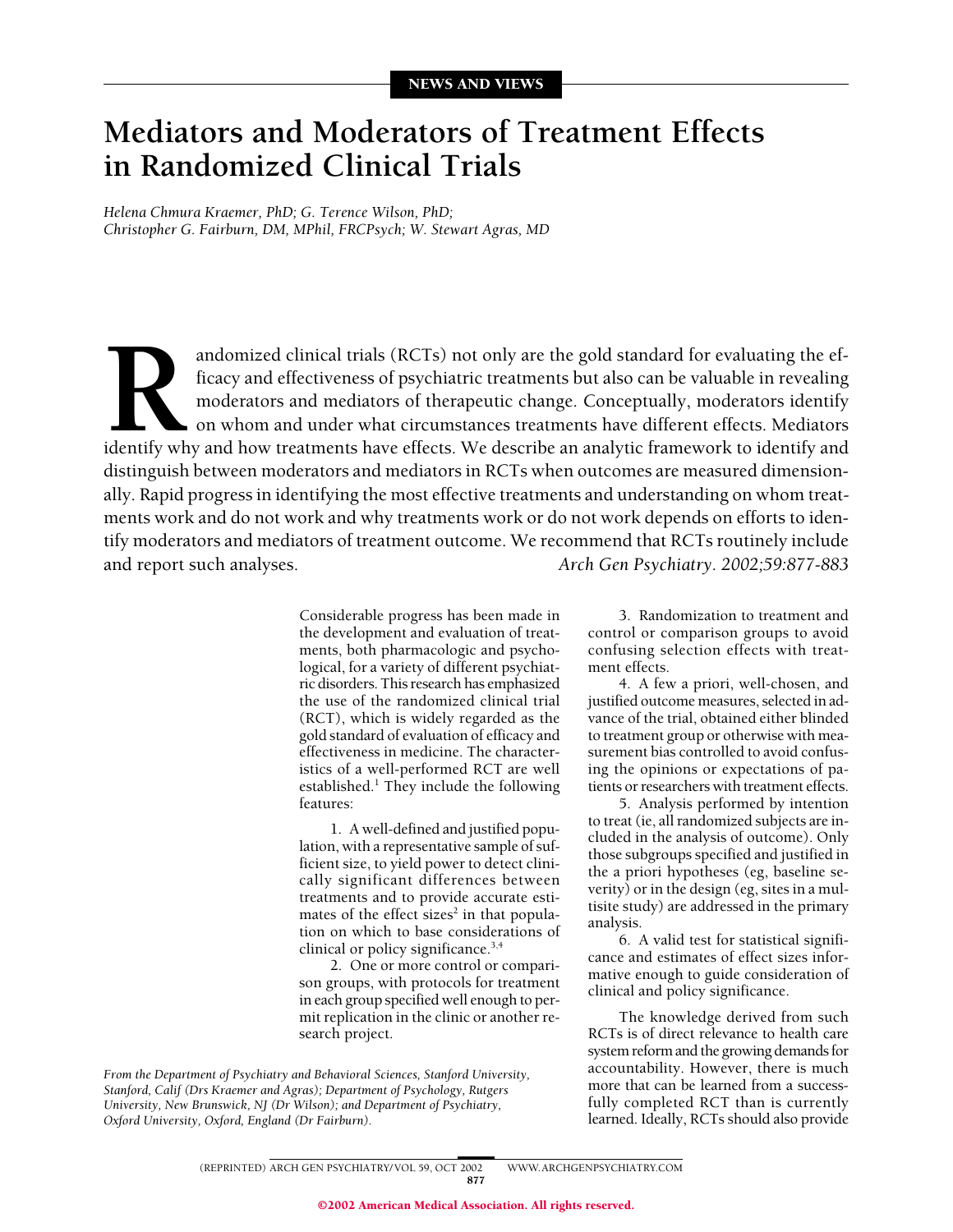information on possible moderators and mediators of treatment outcomes to guide the next generation of studies and inform clinical applications.

# **MODERATORS AND MEDIATORS OF TREATMENT OUTCOMES**

Treatment moderators specify for whom or under what conditions the treatment works.<sup>5</sup> Consequently, they help clarify to investigators the best choice of inclusion and exclusion criteria or the best choice of stratification to maximize power in subsequent RCTs. They also suggest to clinicians which of their patients might be most responsive to the treatment and for which patients other, more appropriate, treatments might be sought. Moderators may identify subpopulations with possibly different causal mechanisms or course of illness. Thus, moderators may also provide unique new and valuable information to guide future restructuring of diagnostic classification and treatment decision making.

There has been considerable interest in identifying moderators of outcome, albeit with modest success.6 This is perhaps best exemplified by the enthusiasm for matching patients to specific treatments, as illustrated by the huge and largely uninformative Project MATCH (Matching Alcoholism Treatment to Client Heterogeneity), the most expensive controlled study of psychological treatment yet undertaken.<sup>7</sup> Matching treatment to individual patients is a daunting task because the potentially relevant patient and treatment attributes are so numerous and their possible interactions often complex.<sup>8</sup>

Treatment mediators identify possible mechanisms through which a treatment might achieve its effects. These mechanisms are causal links between treatment and outcome. Just as all causal factors are risk factors but not all risk factors are causal factors,<sup>9</sup> all mechanisms are mediators but not all mediators are mechanisms. However, demonstrating causality is much more difficult than establishing risk factor or mediator status. Thus, the invest-

ment of time and effort to narrow the search for causal factors by focusing first on a search for risk factors or mediators is worthwhile. Once mediators are identified, a subsequent RCT in which a treatment enhanced in those components associated with the mediator is shown to be more effective than the treatment in the original RCT would establish that the mediator identified in the original RCT is indeed a mechanism.

The benefits of uncovering mechanisms of change would be considerable. Even the most potent of the available treatments are limited in their effects, helping many, but not all, patients, regardless of clinical disorder. Understanding the mechanisms through which treatments operate is likely to facilitate the development of innovative treatments that will yield larger effect sizes or the same effect sizes at lower cost or risk. Active therapeutic components could be intensified and refined, whereas inactive or redundant elements could be discarded.<sup>10</sup> The result is likely to be both more potent and more efficient therapy. Therefore, not surprisingly, Hyman<sup>11</sup> presents as one of the central questions psychiatry must address in the new millennium, "How do our treatments, including psychotherapy, work?"

Combining procedurally different treatments (eg, cognitive behavioral therapy [CBT] and pharmacotherapy) has become commonplace in the treatment of a variety of psychiatric disorders. If the treatments combined operate via different mechanisms,<sup>12</sup> knowing what the mechanisms of change are not only would make for better, more synergistic combined treatment programs but also would forestall combining different treatments with potentially incompatible or mutually antagonistic mechanisms.<sup>13</sup>

Identifying mediators may not only enhance treatment structure but also advance our understanding of the nature of clinical disorders. If a treatment has its effects by influencing a particular process, this finding establishes the importance of this process in the maintenance of the disorder. For example, there is evidence that CBT for panic disorder succeeds by eliminating catastrophic cognitions concerning the bodily changes. This finding lends strong support to the cognitive theory of panic.<sup>14</sup>

# **METHODS FOR DETERMINING MEDIATORS AND MODERATORS OF TREATMENT ON OUTCOME**

The issue of mediators and moderators in a general framework has long been discussed in the psychology literature, particularly stimulated by the seminal work of Baron and Kenny,<sup>5</sup> but the applications have had serious problems. As discussed by Kraemer et al, $15$  there is ambiguity between a moderator and a mediator and in the directionality of moderation and mediation. Kraemer and colleagues reconsidered these issues in the specific context of risk research and proposed operational definitions consistent with Baron and Kenny's conceptual definitions, which resolved many of the problems of applications. Although the concepts they propose apply in general, because the context was risk research, the effect sizes that were the basis of demonstration of moderation and mediation were those related to "potency" to detect a binary outcome. This reflected the clinical and policy impact of using the risk factor to identify high- and low-risk subjects for the purposes of prevention.<sup>16</sup> In RCT applications, the effect sizes are usually different from those in risk factor research, largely because the outcome is often dimensional rather than categorical. The most common effect sizes used are the standardized mean difference between groups (often called Cohen's  $d^{17}$ ) resulting from the use of linear models.<sup>18,19</sup>

The particular linear model to be used for both moderator and mediator analysis comparing a treatment group (T) vs a control or comparison group (C) is exactly the same: the independent variables are T, M (the possible moderator or mediator), and the  $T \times M$  interaction. Users of linear models often forget that how independent variables are coded can change the definition of the effects that are estimated and tested by the model. For clarity, the treatment effect is coded herein as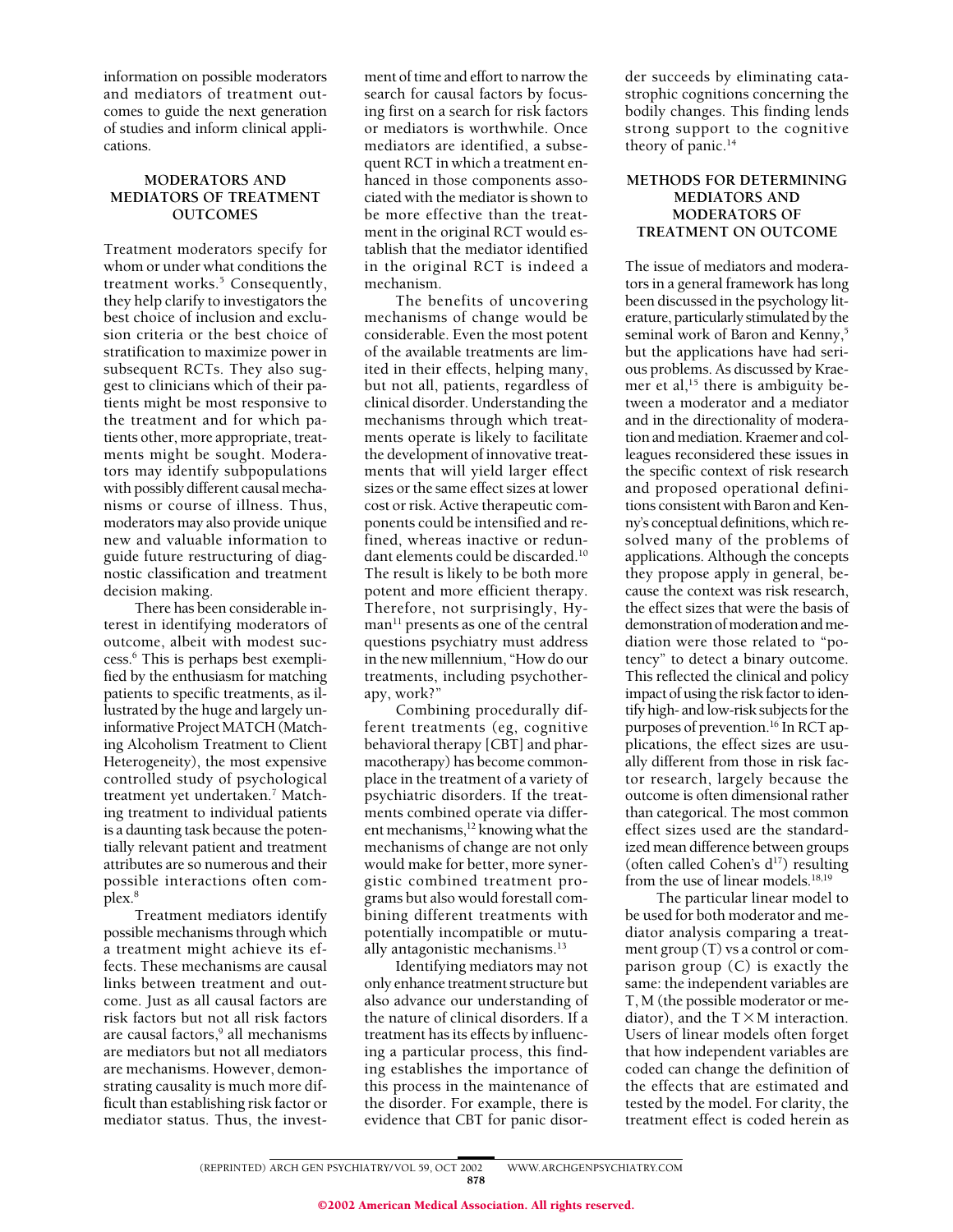$+1/2$  for those in T and  $-1/2$  for those in C. The mean of M for those randomly assigned to T is  $M_T$  and for those randomly assigned to C is  $M_c$ . The midpoint of these two is  $M_0$ . The values of M for the analysis are centered at  $M<sub>0</sub>$  (ie, one uses as the covariate not the observed value M, but  $M - M<sub>0</sub>$ ). The linear model posits that the expected response in T and C for subjects with different levels of M are 2 straight lines (**Figure 1**). Also shown is a reference line halfway between the T and C lines. Terms such as*intercept*, *main effect of treatment*, *main effect of M*, *interactive effect of M and treatment*, *overall* (or *unadjusted*) *effect of treatment*, and *effect of treatment for the subset of subjects with M*=*m* are shown in Figure 1.

#### **Moderators of Treatment**

To show that M is a moderator of treatment, M must be a baseline or prerandomization characteristic (hence, by definition in an RCT uncorrelated with treatment:  $M_T=M_C=M_0$ ) that can be shown to have an interactive effect with treatment on the outcome. Since  $M_T=M_C=M_0$ , the overall effect of treatment is identical with the main effect of treatment. Thus, the putative moderator does not help to explain the overall effect of treatment. However, an interactive effect means that the effect of treatment on individual subjects depends on their value of M. Thus, the moderator does help explain individual differences in the effect of treatment. If M is a characteristic of the individual (eg, age, sex, initial severity, comorbidity), then M indicates on whom the treatment may have the mostclinicallysignificanteffects.IfM characterizes the circumstances under which the treatment is delivered (eg, inpatients vs outpatients), then M indicates under what circumstances the treatment may have the most clinically significant effects.

For example, in the Infant Health and Development Program  $(HDP)$ ,<sup>20</sup> an 8-site RCT testing a behavioral intervention for low-birthweight, premature infants, with outcomes at 3 years of age, it was found<sup>21</sup> that the intervention was effective primarily for children from disadvantaged families. Presumably the resources added to usual care by the intervention were those already avail-



Figure 1. Definitions of terms used in the linear model, with treatment coded +1/<sub>2</sub> for those in the treatment group (T) and −1⁄2 for those in the control or comparison group (C), with the moderator or mediator (M) centered at the mean of M in T (M<sub>T</sub>), the mean of M in C (M<sub>c</sub>), and the midpoint of these two  $(M_0)$ .

able to advantaged families. In an RCT of the effects of fluvoxamine maleate alone vs fluvoxamine plus pindolol, a polymorphism within the promoter of the serotonin transporter gene was a moderator of antidepressant efficacy.<sup>22</sup> This last example is particularly important, since genes may moderate the effect of environmental manipulation (eg, drug administration) on outcome. The effect of genes on outcome may only be understood once the factors they moderate are identified.

#### **Mediators of Treatment**

To show that M is a mediator of treatment, M would have to measure an event or change occurring during treatment, and then it must correlate with treatment choice, hence possibly be a result of treatment, and have either a main or interactive effect on the outcome.

In this case (Figure 1), the typical subject in the population, if assigned to T, will average  $M_T$  and, if assigned to C, will average  $M<sub>C</sub>$ , which are not equal (since M is correlated with treatment choice). Then the overall effect of treatment is not usually equal to the main effect of treatment. Part of the overall effect of treatment arises from the fact that treatment shifts the value of M. If there is a main effect of M on the outcome, this would automatically shift the response in T relative to C, even in absence of a main effect of treatment. In fact, the overall effect of

treatment differs from the main effect of treatment by the quantity (main effect of M)  $\times$  (M<sub>T</sub>−M<sub>C</sub>). For this reason, some methodologists would recommend that a main effect of M coupled with a correlation between treatment and M  $(M_T-M_C)$  should be both necessary and sufficient to define a mediator. However, this recommendation would ignore a situation such as that shown in **Figure 2.** where there is no main effect of treatment, no main effect of M, and no overall effect of treatment, but clearly M is explaining individual differences in response to treatment (interactive effect of treatment and M). In such a situation, treatment may not merely change the level of M (inducing the difference between  $M_T$  and  $M_C$ ) but may change the nature of M, thus changing the relationship of M to the outcome in the 2 groups. If this is so, this effect may also suggest a mechanism that influences the effect of treatment that should not be ignored. For this reason, we propose that both main and interactive effects of M be included in the definition of a mediator.

In a 6-site RCT for children with attention-deficit/hyperactivity disorder (ADHD) comparing a medical management intervention, a behavioral intervention, and a combination of the two vs treatment as usual, it was shown that compliance with treatment protocol, according to standards set a priori, was a mediator of treatment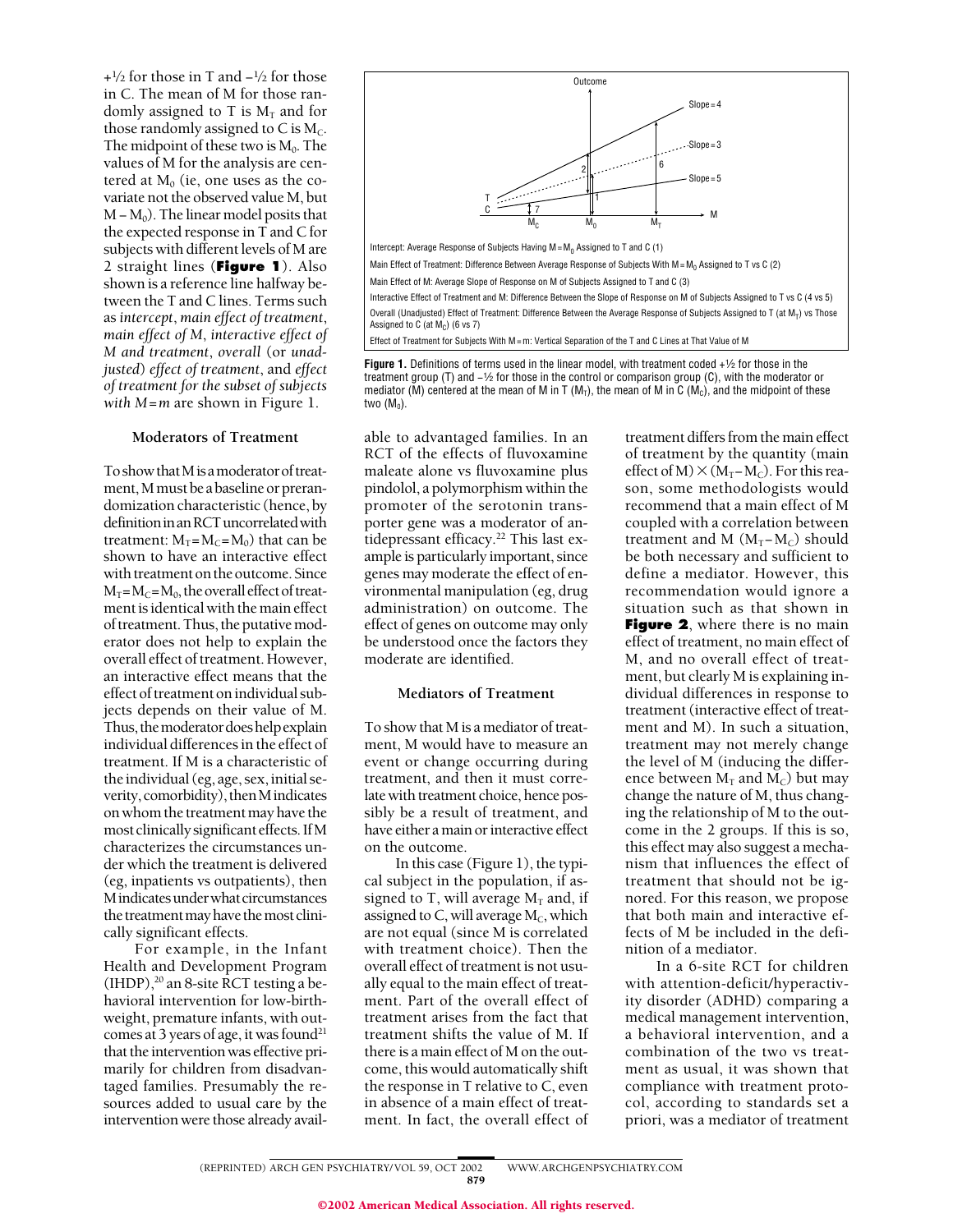effects.<sup>23</sup> As a result, in the intentionto-treat analysis that examined the overall effect of treatment, the effect of medical management may have been understated.

The **Table** summarizes these definitions, but also fills in other possible relationships among target measure, treatment choice, and outcome. For example, if a posttreatment variable (not a moderator of treatment) is not correlated with treatment choice (also not a mediator of treatment) but has an interactive effect with treatment on the outcome, then treatment is a moderator of that measure (not vice versa). Thus, for example, in a program designed to treat depression, the effect of the death of a relative or friend during the treatment (presumably not related to which treatment was assigned) on outcome may be moderated by treatment. This would be the case if those in T are better able to cope with such an event than those in C. The directionality of mediation and moderation is important to note. Moderators always precede what they moderate, which in turn precedes outcome; mediators always come between what they mediate and the outcome.

A baseline measure (not a mediator) that has a main effect on outcome but no interactive effect (not a moderator) might be called a nonspecific predictor of outcome. Such a target measure predicts response in both treatment groups, but the effect size of treatment is the same regardless of the value of the target measure. Thus, for example, in the multisite ADHD study, there were major site differences in almost all outcomes, but few site-by-treatment interactive effects.<sup>24</sup> Similar results were obtained in a multisite RCT that tested the relative effectiveness of CBT and interpersonal psychotherapy (IPT) for bulimia nervosa. $^{25}$  In both cases, site was a nonspecific predictor of outcome, but not a moderator (ie, the effect size of treatment did not differ over sites, even though the response to treatment did).

A posttreatment measure (not a moderator) uncorrelated with treatment (not a mediator) that has a main effect but no interaction might also be called a nonspecific predictor of



**Figure 2.** A special case in which there is no main effect of treatment, no main effect of moderator or mediator (M), and no overall effect of treatment, but in which treatment may change not only the level but also the action of M on the outcome, a mediating effect. T indicates treatment group; C, control or comparison group;  $M_c$ , the mean of M in C;  $M_T$ , the mean of M in T; and  $M_0$ , the midpoint of these two.

**Summary of Population Definitions Relating Target Measure to Treatment and Outcome**

outcome. Unlike the ADHD result, compliance with treatment might nondifferentially enhance treatment response to all treatments. If so, compliance with treatment would be a nonspecific predictor of outcome. The message would be that improvement of compliance would enhance outcomes whatever the treatment.

A posttreatment measure (not a moderator) that is correlated with treatment, which has neither a main nor an interactive effect with treatment on outcome, is an independent outcome of treatment. For example, a cardiovascular risk reduction program may reduce weight and increase activity level, but it may be that the decrease in weight does not relate to the increase in activity level or vice versa. In such a case, weight decrease and activity increase are 2 independent outcomes of the treatment.

Finally, a target variable, either before or after baseline uncorrelated with treatment, that has neither a main nor an interactive effect on an outcome is not demonstrated to be relevant to the treatment outcome. In a sample from the population, this may, of course, be a matter of inadequate power owing to small sample size or unreliable measurement.

## **COMMENT**

#### **The Role of Theory**

Clearly, there should be some theoretical basis for the choice of measures to be considered as possible mediators and moderators. For example, a measure that is simply part of the definition of one of the treatments should not be considered as either a mediator or a moderator. When one considers comparing the effects of a medication treatment vs a psychotherapy treatment, one

| <b>Target Measure</b>            | <b>Correlation With Treatment</b> | <b>Relationship to Outcome in Linear Model</b> | <b>Classification of Target Measure</b>        |
|----------------------------------|-----------------------------------|------------------------------------------------|------------------------------------------------|
| Pretreatment                     | No (by definition)                | Interaction with or without main effect        | Moderator of treatment outcome                 |
| Pretreatment                     | No (by definition)                | Main effect only                               | Nonspecific predictor of treatment outcome     |
| Posttreatment                    | Yes                               | Main effect or interaction                     | Mediator of treatment outcome                  |
| Posttreatment                    | Yes                               | Neither main effect nor interaction            | Independent outcome of treatment               |
| Posttreatment                    | <b>No</b>                         | Interaction with or without main effect        | Treatment moderates target variable            |
| Posttreatment                    | No.                               | Main effect only                               | Nonspecific predictor of treatment outcome     |
| Pretreatment or<br>posttreatment | No.                               | Neither main effect nor interaction            | Target measure irrelevant to treatment outcome |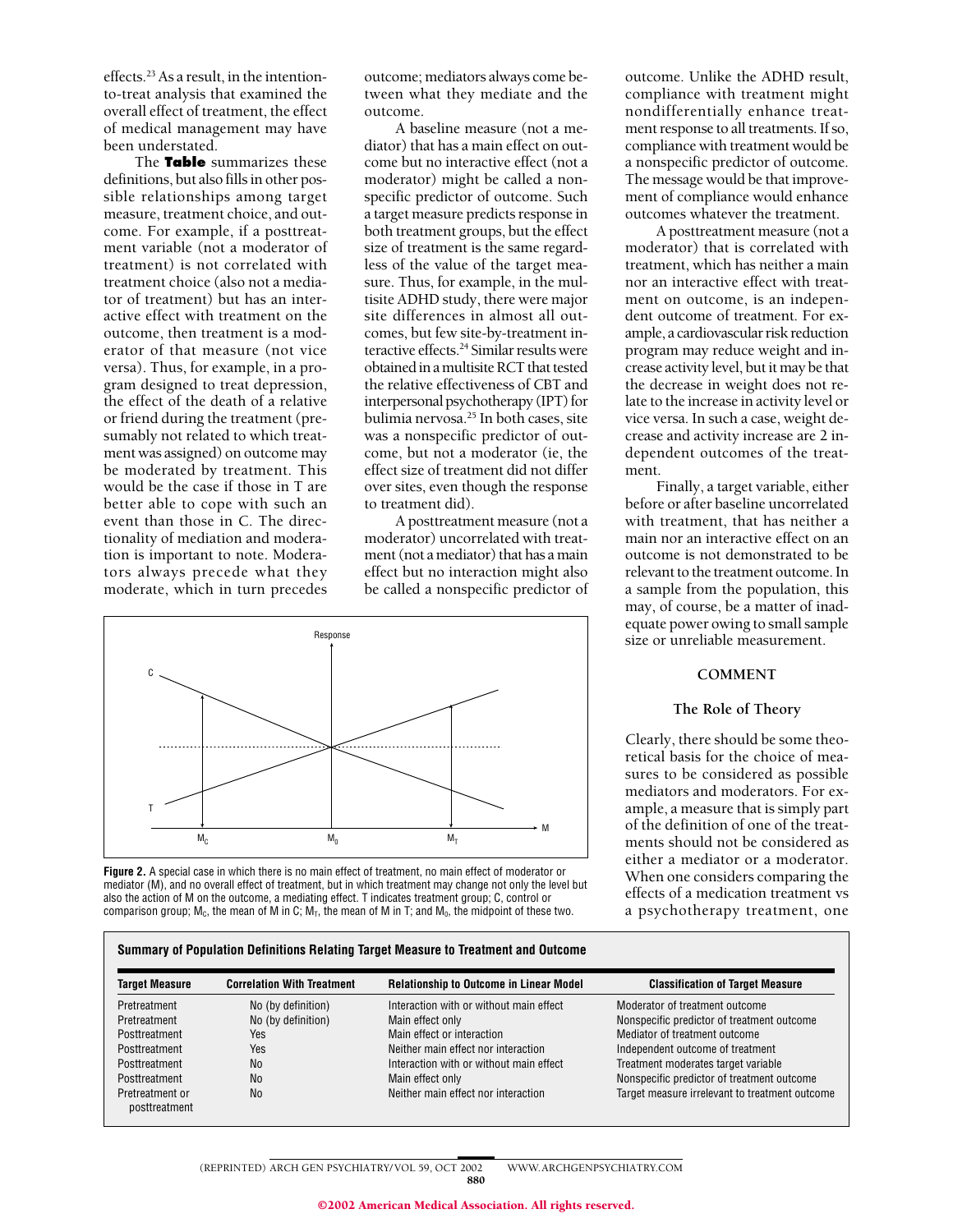would not consider blood level of the medication or attendance at therapy sessions as possible mediators. To "prove" that drug level mediates a drug effect vs therapy or that therapy exposure mediates a therapy effect vs drug seems a trivial finding.

For example, in a comparison of CBT and IPT for bulimia nervosa, it might be hypothesized that selfmonitoring of daily eating habits is a mediator of treatment effect. However, self-monitoring occurs only in CBT and not at all in IPT. Since it is part of CBT, it would be totally collinear with treatment and thus could not be shown to be a mediator. On the other hand, in the IHDP, day care was one component of a multicomponent behavioral treatment. Not all the subjects randomly assigned to T received the same exposure to day care, whereas some subjects randomly assigned to C availed themselves of day care in the community. Thus, although the use and quality of day care were clearly higher in T than in C (correlated with treatment choice), it was possible to show that day care was a mediator of the IHDP treatment response.<sup>26</sup>

In the same way, one should be wary of proposing M that merely reflects the outcome of interest as a possible mediator of response. For example, if the outcome of an evaluation of a smoking cessation program were smoking cessation at 1 year, proposing smoking cessation at 1 month, 2 months, 3 months, and so on as possible mediators would undoubtedly lead to the trivial conclusion that smoking cessation is a mediator of treatment on smoking cessation. There should be some clear distinction between the constructs measured by the proposed mediators and both the definitions of the treatments and outcome of interest. In short, there should be some rationale and justification, some biological and psychological plausibility, in the selection of variables to be considered as possible moderators and mediators and attention to their validity and reliability.

# **Comparisons With Other Approaches**

Although the conceptual basis here is the same as that of Baron and

Kenny, $5$  the operational framework differs in several important ways from their analytic approach. Demonstration of precedence is required. A moderator precedes treatment; a mediator occurs during treatment. In absence of such a criterion, what mediates (or moderates) what is often arbitrarily decided and may reflect investigators' biases. Similarly, demonstration of correlation is required. A moderator is not correlated with treatment; a mediator is. In absence of such criteria, the interpretation of whether a relationship is mediating or moderating is often arbitrary. The analytic model, in contrast to the several linear models proposed by Baron and Kenny, is exactly the same for moderators and mediators. The difference lies in how M is defined in terms of time relation to treatment onset and correlation with treatment choice.

For example, in his article on mediators and moderators in cognitive therapy for depression, Whisman<sup>27</sup> points out that some researchers have proposed as moderators the therapeutic alliance and adherence to cognitive therapy procedures. By the definition used herein, neither can be a moderator, since both occur during, not before, treatment. However, Whisman warns that "a particular variable may assume the roles of both mediator and moderator,"27(p260) again referring to the therapeutic alliance, which confuses the issue.

Problems stem from the proposal by Baron and Kenny<sup>5</sup> that a mediator directly influences the outcome (main effect only), whereas a moderator affects the relationship between the treatment and the outcome (interactive effect only). As shown in Figure 2, when treatment changes M, it may change not only the level but also the impact of M on the outcome. The latter is an interactive effect that may be important in understanding the mechanism by which treatment affects outcome.

More important, under the present definition, the same variable cannot be both a moderator and a mediator of treatment, and the directionality of moderation and mediation is unambiguous. Although some methodologists may disagree, we believe that this theory forces clearer thinking about possible moderators and mediators and their consequences. For example, lack of social support before treatment may or may not be a moderator of treatment outcome. Change in social support during treatment may or may not be a mediator of treatment outcome. However, lack of social support before treatment is not the same variable as change of social support during treatment. Whether one is a moderator has nothing to do with whether the other is a mediator. Currently, because both measures involve social support, these are often mistakenly treated as 2 measures of the same construct and reported as both mediating and moderating the treatment outcome.

The emphasis in this approach is on the effect size of treatments in the population and what influences the effect size for a particular choice of M. This is important, because it is easy to show that any nonlinear rescaling will produce an interaction effect for any outcome measure with no interaction effect. In many, but not all, cases it can be shown that for an outcome measure with a strong interaction effect, one can remove the interaction effect by suitable transformation. Such transformations (eg, log, square root, or arcsine) are often used to bring the data in line with the linearity and equal variance assumptions of these linear models. Once those assumptions are satisfied, conclusions regarding moderator or mediator status relate to that particular M and will be invariant for all linear transformations of that M.

Moreover, the definitions are couched in terms of population parameters, not in terms of test statistics and *P* values. Although statistical hypothesis testing based on linear models will often be the tool used to test certain hypotheses about the population effect sizes, the definitions themselves are not based on statistical significance. By increasing sample size one can generate more statistically significant results.15 For that reason, *P* values are not and should not be used to define moderators and mediators of treatment, because then moderator or mediator status would change with sample size.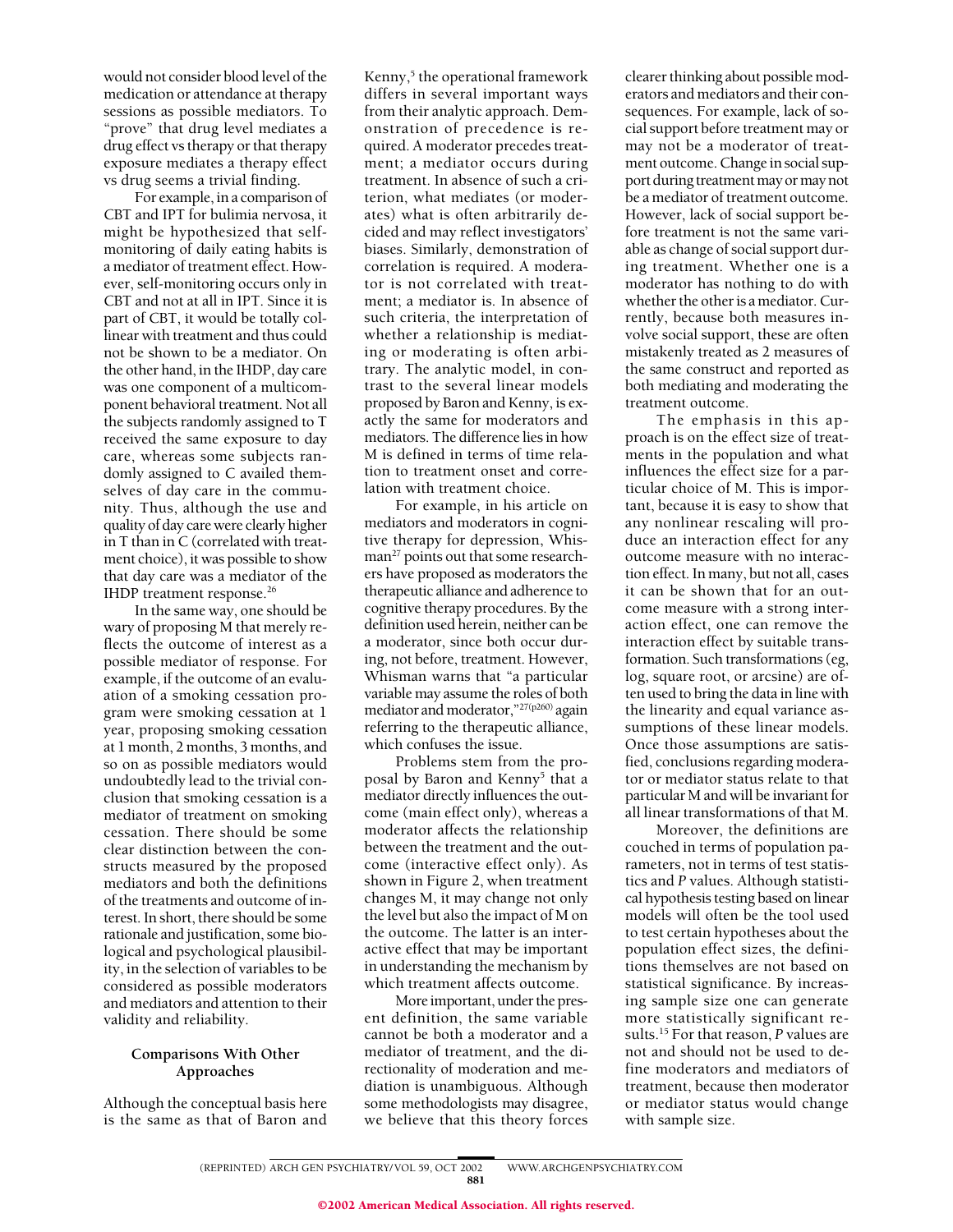The present approach must also be differentiated from that of finding variables that predict (baseline) or correlate with (events or changes during treatment) response in T or C separately. It is a basic tenet of RCT methods that one cannot estimate the treatment effect except in relation to another treatment (the control or comparison treatment). This is because when one evaluates one treatment alone, even the most inert placebo, one may see what appears to be change in the response due to artifacts such as statistical regression to the mean,<sup>28-31</sup> expectation effects on the part of the subjects and the evaluators, naturally occurring secular trends, and drift in measurement. When one evaluates how variables correlate with response within any single treatment group, any variables identified may be moderators or mediators or nonspecific predictors of response, but they may also be merely correlates of such artifactual effects. In any case, by these definitions, one could not, in absence of C, distinguish between moderators and mediators of treatment response and nonspecific predictors. It is necessary, as it is in RCTs, to have C.

The approach of Kraemer et al<sup>15</sup> to moderators and mediators in risk research is basically the same as the one proposed herein. However, it differs in 2 respects. One difference is in the effect sizes used in RCTs vs those used in risk research. Another important difference is that all the factors considered in the risk context were assumed to be risk factors and thus correlated with the outcome. There is no need for any similar a priori requirement that the treatment first be shown effective overall in changing the outcome (Figure 2). There may be zero overall effectiveness, but there may still be important moderator or mediator effects. In short, moderator and mediator analyses may be just as important for what seems an overall noneffective treatment. It would preclude discarding a treatment that only appears ineffective because of overly generous inclusion criteria.

### **Impediments to Application**

Although mediator and moderator analysis for treatment effects has been strongly advocated $10,32$  and often attempted, there has been little formal emphasis on such analyses following an RCT. Clearly, such analyses are hypothesis-generating rather than hypothesis-testing. In absence of such formal, careful hypothesis-generating activities, the hypotheses tested in hypothesistesting studies are often weak and the designs underlying such studies frequently based on flawed assumptions rather than empirically based ones, often lacking power to detect treatment effects. Even when such studies do detect treatment effects, they are likely to produce attenuated effect sizes. One then is left wondering whether, statistically significant or not, these effects have any clinical or policy significance.

In the evaluation of proposals and research papers, so much emphasis has traditionally been placed on hypothesis-testing activities that reviewers often dismiss hypothesisgenerating as "data dredging" or "fishing expeditions." There has recently been growing recognition among methodologists that carefully and expertly performed hypothesis-generating activities are necessary to foster stronger hypotheses for the next generation of hypothesis-testing studies and to provide the background information necessary to design such powerful studies.

In hypothesis-generating studies, conventional interpretations of significance tests no longer hold, and each finding considered to be important should be validated in the next generation of hypothesistesting studies before being considered conclusive.<sup>33</sup> Any strong moderator should be considered as a stratification variable in the next RCT, and a formal test should be performed on the now a priori hypothesis of a moderator-by-treatment interaction. Any strong mediator should be considered in restructuring treatments to be evaluated in the next RCT, and a formal test should be performed on the now a priori hypothesis that the treatment effect would be increased by appropriate manipulation of mediators. To do so not only validates the moderator and mediator hypotheses generated in earlier studies, but also increases the

effect sizes and power in the subsequent RCTs. In the meantime, moderator and mediator analysis does not substantially increase the time or cost of performing RCTs, since such analyses are typically covered under secondary hypotheses and current funding would cover such activities. Everyone wins.

However, currently, to disseminate the results of such activities, authors often misreport their hypothesis-generating activities as hypothesis-testing. Even when authors carefully avoid doing so, reviewers and editors often demand inappropriate tests and *P* values. Information valuable to developing clinical and policy insights into present treatments, developing optimal treatment for different subpopulations (moderators), and maximizing the effects of treatments (mediators) may be simply misreported or not reported at all. Everyone loses.

Although moderator and mediator analysis is post hoc, the decision to perform such an analysis must be a priori. Considerable thought should be given in the design of the RCT to selection of a comprehensive set of high-quality and timely measures, which theory or experience might suggest as possible moderators or mediators without overburdening the subjects. Otherwise, the measures one needs are simply not available when the RCT is finished.

For example, there is increasing evidence that a rapid response to CBT occurs in a number of disorders.<sup>34</sup> Ilardi and Craighead<sup>35</sup> have shown that as much as 60% to 70% of total improvement in CBT for depression occurs in the first 4 weeks of therapy. Yet in RCTs, investigators have often assessed possible mediators at midtreatment with a view to explaining posttreatment effects. Exemplifying this convention, DeRubeis et al<sup>36</sup> measured proposed cognitive mediators of cognitive therapy for depression at midtreatment. This assessment point occurred after 6 weeks (10 sessions) of therapy. As the analysis by Ilardi and Craighead reveals, however, by this time point, much of the therapy effect would have already occurred. Similarly, in a recent com